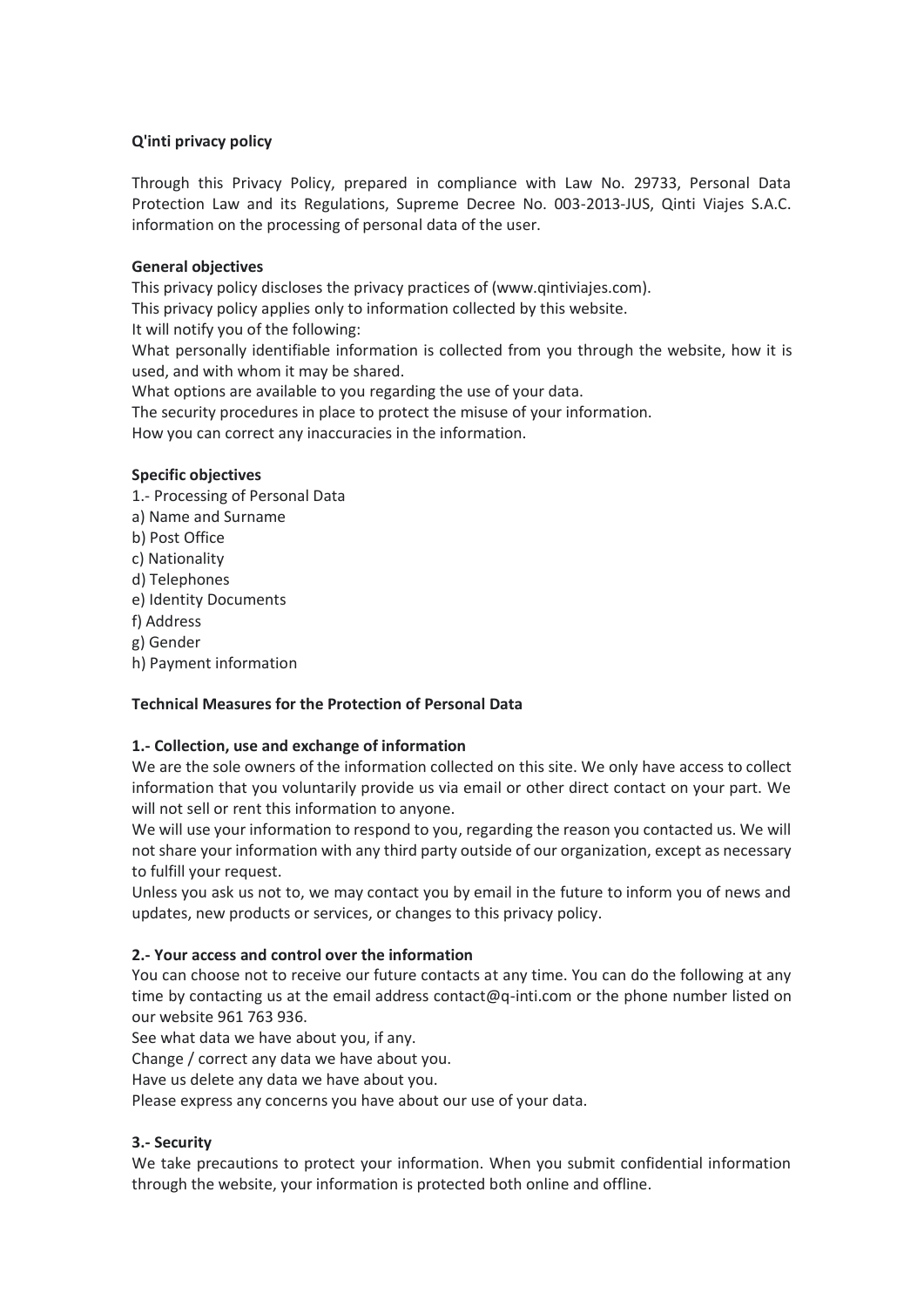Whenever we collect confidential information (such as credit card information), that information is encrypted and transmitted to us securely. You can verify this by looking for a closed lock icon at the bottom of your web browser, or by looking for "https" at the beginning of the web page address.

While we use encryption to protect confidential information transmitted online, we also protect your information offline. Only employees who need the information to perform a specific job (for example, billing or customer service) have access to personally identifiable information. The computers / servers on which we store personally identifiable information are kept in a secure environment.

## **4.- Updates**

Our Privacy Policy may change from time to time and all updates will be posted on this page. If you believe that we are not complying with this privacy policy, you should contact us immediately by email at contact@q-inti.com

## **Privacy policy at Qinti Viajes**

At www.qintiviajes.com, accessible from http://qintiviajes.com, one of our main priorities is the privacy of our visitors. This Privacy Policy document contains types of information that is collected and recorded by www.qintiviajes.com and how we use it.

If you have additional questions or need more information about our Privacy Policy, please do not hesitate to contact us. Our Privacy Policy was created with the help of the Privacy Policy Generator.

### **Log files**

www.qintiviajes.com follows a standard procedure for using log files. These files record visitors when they visit websites. All hosting companies do this and are part of the analysis of the hosting services. The information collected by the log files includes Internet Protocol (IP) addresses, browser type, Internet Service Provider (ISP), date and time stamp, referring / exit pages, and possibly the number of clicks. These are not linked to any information that is personally identifiable. The purpose of the information is to analyze trends, administer the site, track the movement of users on the website, and collect demographic information.

### **Cookies**

Like any other website, www.qintiviajes.com uses 'cookies'. These cookies are used to store information, including visitor preferences and the website pages that the visitor accessed or visited. The information is used to optimize the user experience by customizing the content of our website based on the type of visitor's browser and / or other information. For more general information about cookies, read "What are cookies".

### **Google DoubleClick DART cookie**

Google is one of the third party providers of our site. It also uses cookies, known as DART cookies, to serve ads to our site visitors based on their visit to www.website.com and other sites on the Internet. However, visitors can choose to decline the use of DART cookies by visiting the Google Ad and Content Network Privacy Policy at the following URL: https://policies.google.com/technologies/ads